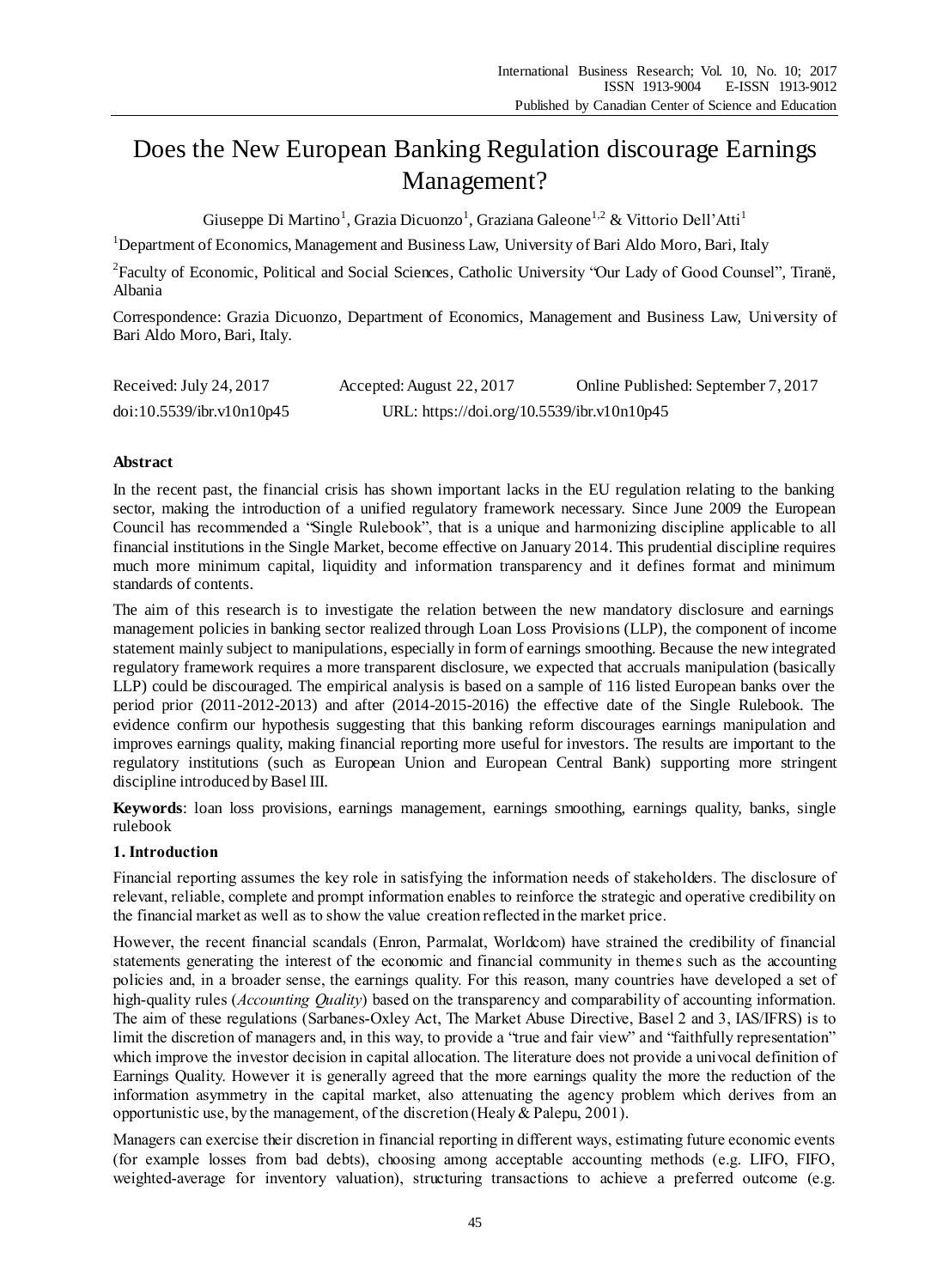operating lease vs finance lease) (Healy & Wahlen, 1999). Numerous works examine the use of specific accruals to manage earnings in different contexts and sectors. In particular, in banks, loans represent one of the most important assets and managers determine the amount of loan loss provisions (LLP) thought judgments. Previous studies find that managers use loan loss provisions to manage earnings (Kanagaretnam, Lobo & Mathieu, 2003; Kwak, Lee & Eldridge, 2009). Therefore, a central question for standard setters, regulators and academics is to understand whether new banking reforms are able to limit managers' discretion.

Since 2014 European Union has introduced a single set of harmonized prudential rules (Single Rulebook) applicable to all financial institutions with the aim to ensure a more resilient, transparent and efficient banking sector. This discipline requires much more minimum capital, liquidity and information transparency and it defines format and minimum standards of contents in order to improve the economic decision making process of investors and to promote the efficient allocation of resources.

This paper contributes to the extant literature because it is the first study that analyzes the effect of the introduction of Single Rulebook on earnings management policies. It investigates whether the new reform increases the quality of financial reporting. We suppose that new regulation discourages accrual manipulation because it requires a more transparent disclosure. The results of empirical analysis confirm our expectation.

This paper is structured as follows. Section 2 examines the European regulations and specifically the new reform in the banking sector. Section 3 reviews the two main streams of literature. Section 4 develops our hypothesis, whereas section 5 provides details on research design. Section 6 describes the main findings, while section 7 details the conclusions.

### **2. The New Regulatory Framework**

Earnings Quality can be influenced by the context in which the companies operate as well as by the functioning of the capital market, the system of Corporate Governance and the regulatory system.

Starting since 2013 a process aiming at the formulation of the new European regulatory framework (Single Rulebook) has begun, completed with the publication of the Regulation (EU) no. 575/2013 and the Directive 2013/36/EU. The Basel Committee introduces rules for the prudential supervision in the European Union to guarantee the solvency of the banking system, to promote competitive conditions uniform for the international banks of the different countries (leveling the international playing field) and to define a system of minimum capital requirements based on the degree of risk of the assets (Alber, 2014).

The "Single Rulebook" is the result of a legislative initiative, promoted by the European Commission in July 2011 busy regarding: i) the harmonization of the standards and the definitions of the regulatory capital; ii) the uniform implementation in Europe of Basel III Accord on liquidity requirements; iii) the creation of a European reporting system for all the banks to improve the comparability.

These measures replace entirely the Directive 2006/48/EC, relating to the access to the activity of the financial institutions and its exercise, and the Directive 2006/49/EC, that disciplined the capital adequacy of the investment companies and the financial institutions and constitute the reference regulatory framework in the EU for banks and investment companies since 1 January 2014. The reforms are: i) *micro-prudential*, regarding the regulation, within the single banks, of higher capital requirements to guarantee a greater loss-absorbing capacity in all the cases in which the banks is still active. The objective is to reduce their probability of failure, especially of the systemic ones (SIFI - Systemically Important Financial Institution); ii) *macro-prudential*, regarding the risks at system level and their pro-cyclical amplification. The attempt to reduce the impact of an eventual failure of the banks includes the arrangement of Recovery and Resolution plans, as well as the identification of more stringent standards for the financial system and the improvement of the mechanisms of prudential supervision.

Indeed, the Single Rulebook has regulated the introduction of the Single Supervisory Mechanism (SSM), which consists in the creation of a single European institution of banking supervision.

The regulation of the SSM has been applied since  $4<sup>th</sup>$  November 2014 after a process of "core assessment" conducted by the European Central Bank (ECB) on the 130 most important banks in the Euro area, also including the subsidiaries of the banks not belonging to the Eurozone.

Thus, the new European regulation reinforces the importance of the capital adequacy which represents an important parameter for the risk absorption and it makes the discipline more severe regarding capital adequacy ratios. Capital adequacy is considered: i) a form of funding especially in case of assets with deferred profitability (for example plant and financial assets) since it allows banks to operate with adequate margins of free capital; ii) a way to assess the reputation and credibility of a bank.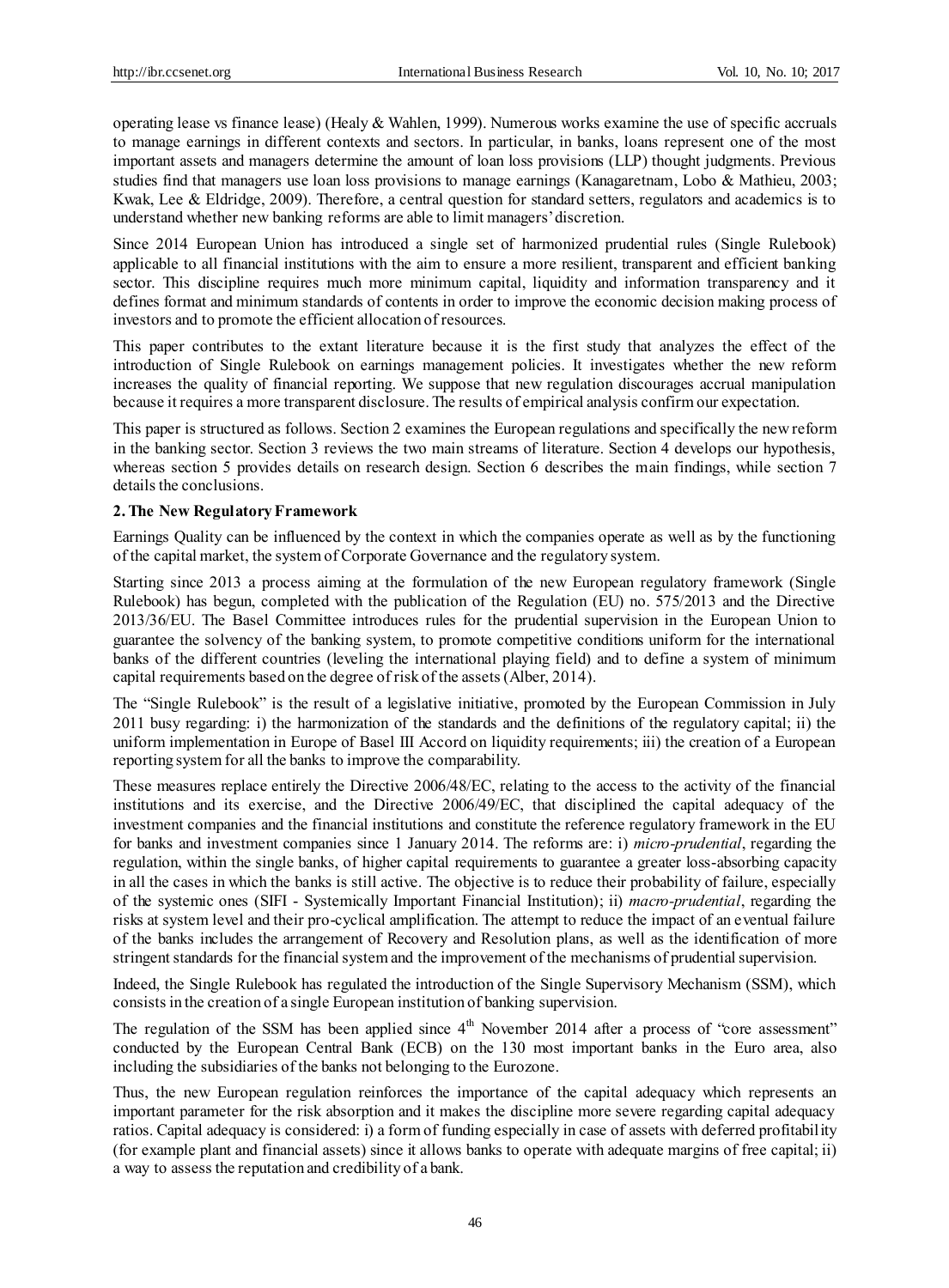Moreover, the Single Rulebook addresses the issue of the public disclosure regulated, since 2014, in the part Eight of Regulation (CRR), recorded as "Disclosure by Institutions" and by the Title I, Chapter 3 of part Ten titled "Transitional provisions, reports, review and amendments". They are uniform disclosure necessary to make conscious and rational choices on the one hand and on the other to eliminate, or at least reduce, the opacity of banks and market failures ensuring a faithful evaluation of the risk-return profile (credit, liquidity, market and operational risks).

The necessity to provide supplementary information for each risk typology deriving from financial instruments, credits included, is also underlined by the IFRS 7 "Financial instruments: disclosures". According to IFRS 7, the financial statement must contain qualitative information on risk exposures (credit, liquidity, market) and on their causes, the procedures and the financial risk management processes as well as on the methods employed for their evaluation.

Thus, a strengthening of the disclosure as well as of the capital adequacy is observable through the encouragement of the qualitative representations of the logical processes, which led to the formulation of the decisions. In this way, the importance of the supplementary information (Pillar 3) emerges, which must be presented together with the primary financial statements at least once a year and possibility of more frequent publications on "Own funds" (art. 437, Reg. 575/2013), on "Capital requirements" (art. 438, Reg. 575/2013) as well as on the risk exposition and other elements subject to rapid changes.

In summary, the Single Rulebook may improve the earnings quality by reducing the information asymmetry between internal and external parties. Consequently, it ensures the faithful representation of financial reporting and it discourages insiders to carry out earnings management to gain private benefits.

# **3. Literature Review**

Our paper investigates earning quality according to two different streams of literature: 1) earnings management; 2) capital management theory.

# *3.1 Earnings Management*

The concept of Earnings Quality is linked, with a negative connotation, to the one of earnings management. Schipper (1989) defines earnings management as "a purposeful intervention in the external financial reporting process, with the intent of obtaining some private gain" and, similarly, Healy & Wahlen (1999) suggest that "earnings management occurs when managers use judgment in financial reporting and in structuring transactions to alter financial reports to either mislead some stakeholders about the underlying business of the company or to influence contractual outcomes that depend on reported accounting numbers". It is an instrument to achieve opportunistic goals, to maximize the advantages and to improve the quality of financial information through the manipulation of accounting numbers (Stolowy & Breton, 2004). Davidson, Stickney & Weil (1987) and Guan, He & Yang (2006) observe that earnings management is a set of choices aimed at the achievement of a high level of earnings reported in accordance with GAAPs (*Generally Accepted Accounting Principles*). Management can deal with pressure situations aiming at the achievement of specific levels of earnings in different ways: i) ignoring them (King, 2004); ii) disclosing financial information in a more effective way with the investors to manipulate their expectations (Bernhardt & Campello, 2007); iii) implementing "creative accounting" techniques, such as the choice to capitalize some costs rather than report them into the income statement (Degeorge, Patel  $\&$ Zechhauser, 1999); iv) making management decisions to relieve pressure (Graham, Harvey & Rajgopal, 2005).

The quality of accounting information is strictly connected to two characteristics: i) the reliable representation of economic and financial conditions of the company; ii) the usefulness for the formulation of previsions on future results. The actions of earnings management lead to the violation of both the quantitative requirements through either the classification of values in the financial statements (*classification shifting* or *classificatory earnings management*) (Mcvay, 2006) or the evaluation of accounting number subject to estimations and conjectures (*accruals earnings management*). The results of these operations will affect not only the current period but they will have an impact, with equal intensity and opposite direction, on the following periods (*reversal property of accounting*).

Prior studies assess the quality of financial reporting considering the amount of accruals (McNichols, 2002). The accruals are distinguished in discretionary accruals (abnormal accruals) and non-discretionary accruals (normal accruals) according to whether the reference is to that part of accruals that mangers can control or not (Healy, 1985). Some studies present the manipulation of discretionary accruals as the instrument to achieve a preferred outcome (Jones, 1991; Daniel, Dennis & Naveen, 2008; Lee, 2011). One of the most important advantages of the accruals approach regards the impact of earnings management policies with particular reference to a specific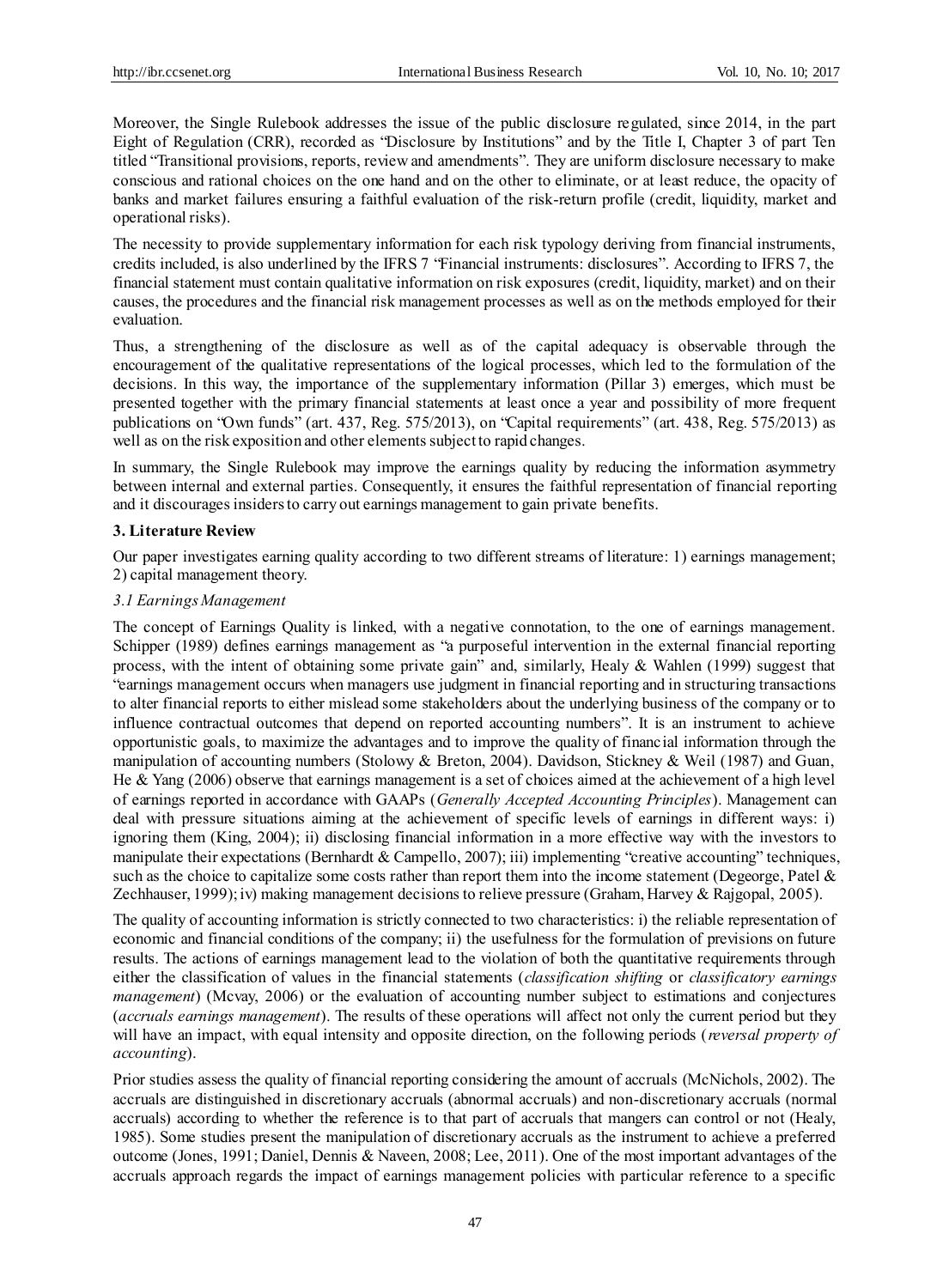period (event period) in which management is strongly motivated to manipulate earnings. Accruals management configures itself as a timing problem of the earnings detection, so that to an overestimation of earnings in a period corresponds an underestimation of the same in the following periods (Dechow & Schrand, 2004) with relevant impact both on the reliability of the results and the future sustainability and thus, ultimately, on the earnings quality. In 2003 Nelson, Elliott & Tarpley (2003) identify the items being manipulated through a survey conducted on 253 auditors. The results show that the main classes of financial statements items concerned by policies of earnings management are the provisions for risks and charges and cost capitalization.

After the financial crisis of the years 2007-2009, the IASB started a process of revision of IFRS 9 "Financial Instruments", completed in July 2014. The impairment requirements in the new standard are based on an expected credit loss model and, starting since  $1<sup>th</sup>$  January 2018, will replace the IAS 39 "Financial Instruments: Recognition and Measurement". The expected loss approach should result in the anticipation of the loss identification, with relative negative effect on the equity at the time of the first adoption. The use of provisions reflects the divergent objectives pursued from the different regulatory authorities. The supervisory authorities are interested in protecting the stability of the banking system and so they consider the provisions as a buffer in view of future losses and are thus favorable to provisioning based on the expected loss. The accounting rules, however, are more oriented to accrual policies based on an incurred loss approach to ensure a true and fair view of earnings. Onto this opposing concept, tax authorities have to defend themselves from the risk of window dressing policies that have the purpose to minimize the tax burden through provisions and adjustments.

Previous literature demonstrates that the main accrual used by commercial banks to manipulate earnings is represented by loan loss provisions (Anandarajan, Hasan & Lozano-Vivas, 2003; Ahmed, Takeda & Thomas, 1999; Moyer 1990). This is because LLP are characterized by a greater element of uncertainty if compared to the other financial statements items. One of the incentives to the earnings manipulation is related to income smoothing purpose. The smoothing effect does not necessarily implicate the constancy of earnings in time but it can be referred to the regular variations of the earnings reported in financial statements through the manipulation of the discretional component of LLP. Greenawalt & Sinkey (1988) analyze a sample of 160 bank groups in the period 1976-1984 and they find that managers engage in earnings management for income smoothing purposes. The authors point out three motivations supporting this policy: i) the restriction imposed by the authorities in terms of capital adequacy; ii) the agency conflicts; iii) the compensation theory, that encourages managers to improve results to get better remuneration, anchored to levels of performance reported in financial statements. Also Collins, Shackelford & Wahlen, (1995) show evidence of a positive relation between loan loss provisions and earnings which is consistent with smoothing earnings via LLP.

In conclusion, although the main purpose of loan loss provisions is to adjust banks' loan loss reserves to reflect expected future losses in their loan portfolios, the extant literature shows that managers have many incentives to use these accruals to manage earnings, especially in form of income smoothing.

### *3.2 Capital Management Theory*

The equity on the banks assumes the role of protection of creditors but it also represents the first buffer to deal with losses. This explains the attention that the various stakeholders give to the level of capitalization. The minimum level of capitalization of a bank (regulatory capital), needs to achieve "capital adequacy" as defined by Basel Accords, must be sufficient to absorb the management risks and guarantee stability and efficiency. So the minimum capital requirement is commensurate with i) the bank's risk profile, ii) the scarceness of the resource because of the increased cost and complexity of the operation of share capital increase compared to the issue of any other liability iii) as well as to the high level of remuneration expected by the stakeholders.

An inadequate capital to face the risk management will need the intervention of the bank in order to increase the items that compose the regulatory capital or, as an alternative, modify the qualitative and quantitative dimension of the risk assets in favor of less risky balance sheet items. The trade-off among the different strategic options is included in the Capital Management policies in which the articulation of the regulatory capital has a leading role. The latter is the total capital that bank can use for the company's risk and loss coverage. Moreover, the adoption of harmonized capitalization allows the overcoming of competitive distortions which would derive from a different treatment of the problems of capital adequacy at international level and fosters the creation of an international level playing field. This process firstly started with the Basel I and II Accords, but the awareness of their limits led to the publication of a new framework, known as Basel III, which kept the approach of the previous accord Basel II based on three pillars.

The underlying logic of the Accords is that to a greater risk exposition corresponds a higher equity and this means that banks are required to hold capital proportionally to their risk-weighted assets (RWA).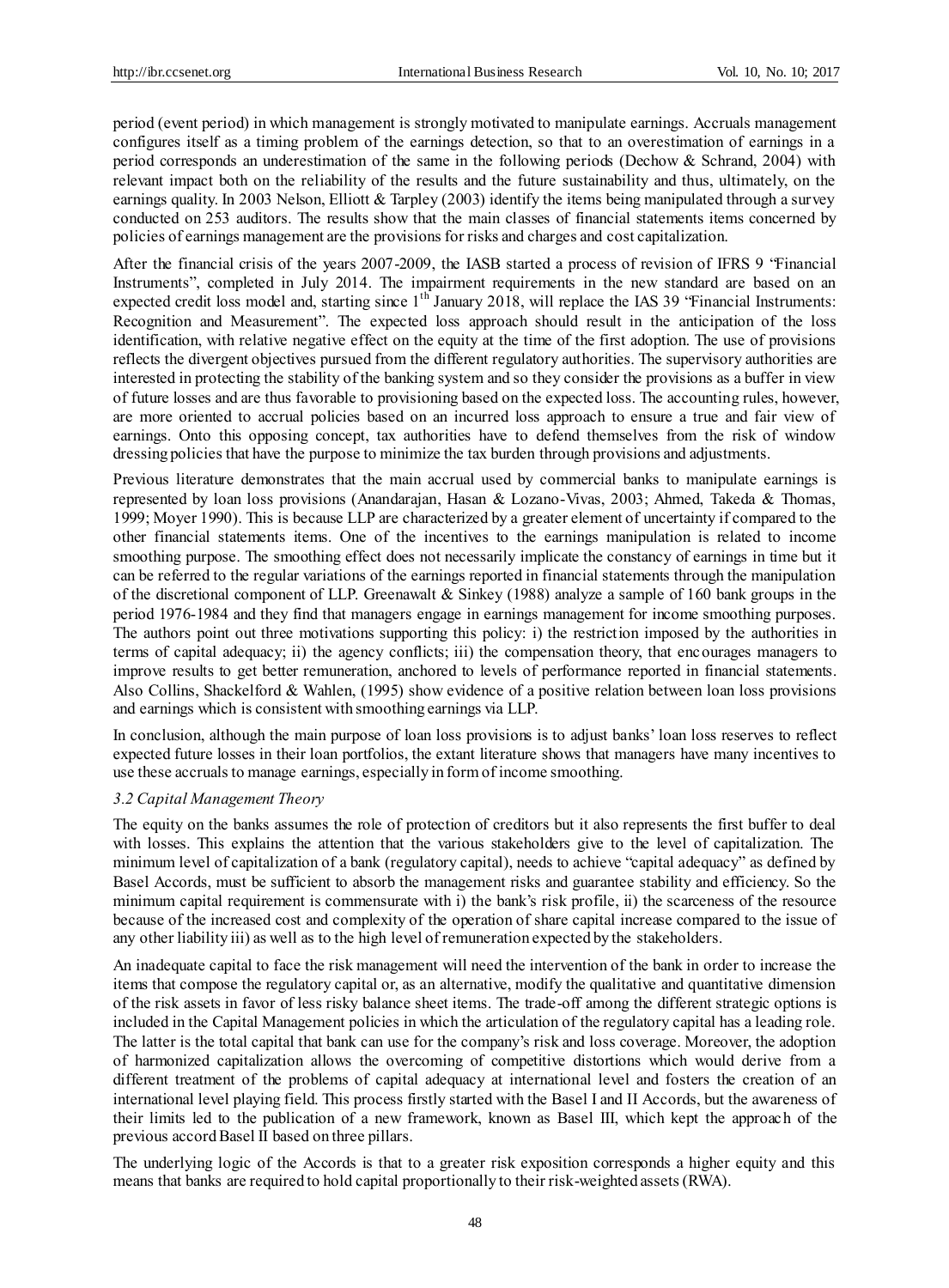A priority or quality scale is introduced to orient the intermediaries towards the instruments with greater loss absorbing capacity. According to the indications of the Basel Committee contained in the three Accords, the composition of the regulatory capital is articulated on two levels: capital base (Tier 1) and supplementary capital (Tier 2). Tier 1 is the capital able to absorb losses in going concern whereas Tier 2 is the capital used to cover the losses in case of gone concern. The loan loss reserves are just included in Tier 2 loan loss provisions replenished in each financial year allocated to face losses on receivables not yet identified. They could often be "hidden reserves", namely unjustified provisions, constituted when substantial profits are reached and reported in income statement in periods of loss or low results also with the intent of stabilizing the tax revenues to be paid to the treasury (tax smoothing).

The use of LLPs for manipulation of capital adequacy ratios has been documented by previous researches (Collins, Shackelford & Wahlel, 1995; Moyer 1990; Scholes, Wilson & Wolfson, 1990) and arises from the circumstance that the violation of the minimum capital requirement imposed by the prudential regulation implicates costs (Anandarajan, Hasan & Lozano-Vivas, 2003). Recently, Jin, Kanagaretnam & Lobo (2016) demonstrate that the managers rely to accounting policies, following GAAP and existing rules, in order to monitor situations of risk rather than to level the profits.

Examining the annual reports of 469 commercial banks listed in European Union, Balasubramanyan, Zaman & Thomson (2014) find an increase of earnings management arising from the manipulation of book value of equity and regulatory capital. Similar results are achieved by Bornemann, Kick, Memmel, & Pfingsten (2012). The authors show that over the period 1997-2009 managers build hidden reserves to avoid a fall of earnings of listed and non-listed German banks.

On the contrary, Collins et al. (1995) analyze a sample of 160 American banks between 1971 and 1991 and they support the thesis that bad debts provisions (loan loss reserves) are not instrumental to the implementation of capital management policies.

Kim & Kross (1998) and Ahmed et al. (1999) examine the use of LLP for the manipulation of capital adequacy ratios also after the implementation of the Basel I Accord. They conclude that, after the restrictions introduced by the Accord, banks limit capital management behaviors though they are not completely eliminated because of high costs to incur in case of violation of minimum capital requirements requested by the prudential discipline.

However, the recent literature examines other contexts different from US, in particular Australia (Anandarajan, et al. 2003; Anandarajan, Hasan & McCarthy, 2007), Europe (Curcio & Hasan, 2015), Spain (Pérez, Salas-Fumás & Saurina, 2008) and central Eastern Countries (Othman & Mersini, 2014). The conclusions are not unique. Some authors find an association between LLP and capital management, while others confirm the hypothesis according to which these provisions are instrumental to the reduction of earnings volatility rather than to the manipulation of capital adequacy ratios. Anandarajan et al., 2003, 2007, Curcio & Hansans, 2015, Pérez et al. 2008 confirm the idea that in the non-US banks, the LLPs are an instrument to engage in earnings management rather than in capital management. On the contrary, Otman & Mersni, 2014, through a comparative study with the banks of central Eastern Countries, do not observe significant differences since the LLPs have been used by managers to level profits and to manipulate regulatory capital.

# **4. Research Hypothesis**

The purpose of the paper is to fill the research gap on the earnings quality in the banking sector investigating the relation between the new mandatory disclosure and accounting manipulation in the form of earnings management and capital management. The improvement of earnings quality and the strengthening of trust of the public institutions and community (*political cost theory e legitimacy theory*), shareholders (*agency theory*) and financial institutions (*capital need theory*) could reduce earnings management policies, especially in form of income smoothing, ensuring an efficient capital allocation, and limit capital manipulation to reach the capital adequacy targets. Specifically, we examine how the introduction of a unified regulatory framework in Europe could affect managers' decision to manipulate earnings through loan loss provisions (LLPs). Because the new integrated regulations requires a more transparent disclosure and raises the quantity and quality of the minimum capital, accruals manipulation could be discouraged. Consequently, the implementation of the Single Rulebook could increase earnings quality, reducing managerial incentives for income smoothing. Thus, we posit the following hypothesis:

*H: The impact of new European banking regulation discourages accrual manipulation by reducing income smoothing and capital management incentives*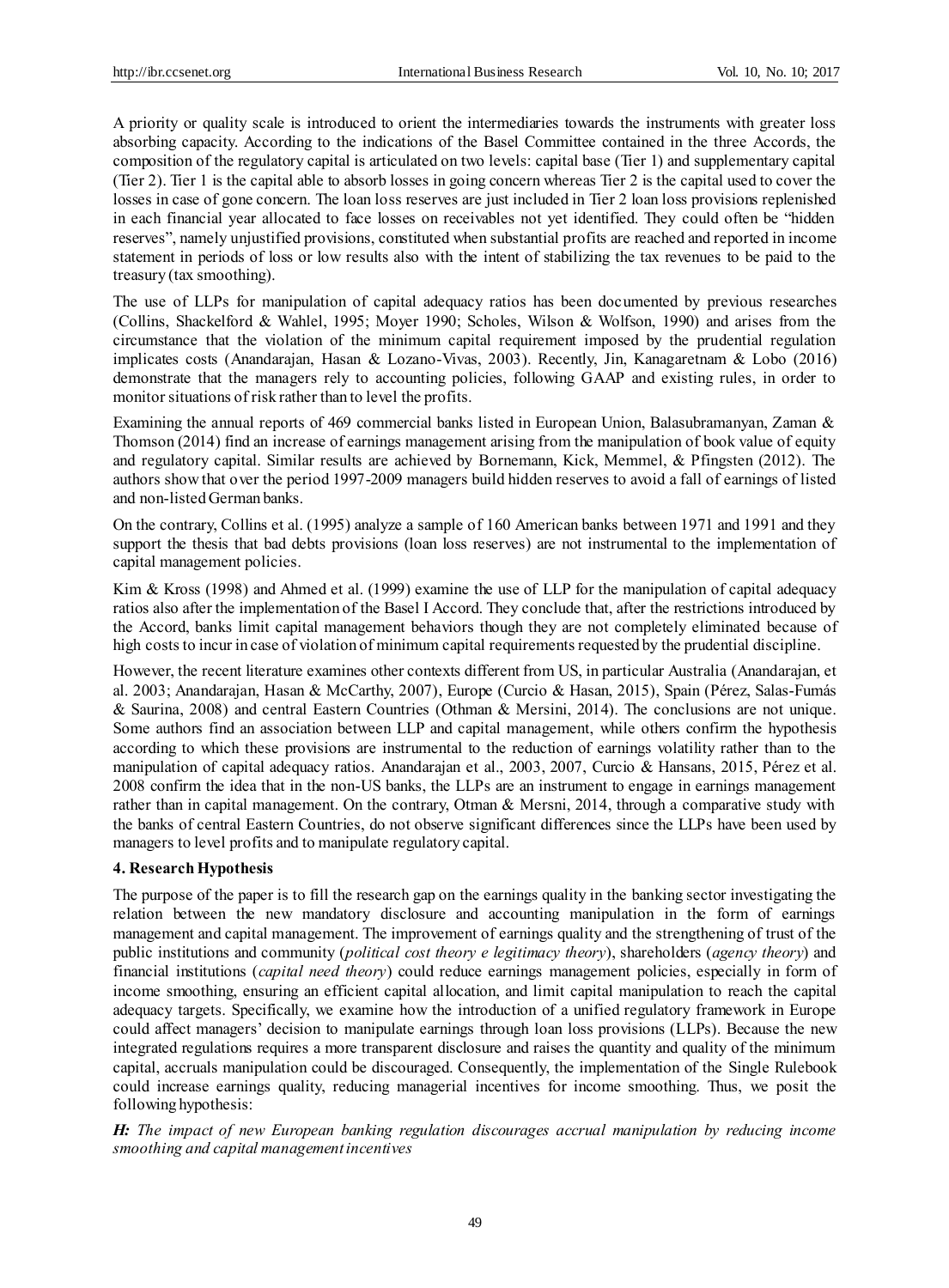#### **5. Research Design**

#### *5.1 Sample Selection*

To test our hypothesis we estimate abnormal accruals before the introduction of the Single Rulebook and immediately after. So we consider 2011-2012-2013 as fiscal years prior the introduction of new European banking regulation and 2014-2015-2016 as fiscal years immediately after. We selected a sample of banks listed in European stock exchange markets. To include a company in our sample the following criteria must be satisfied: 1) companies listed on a regulated stock market; 2) companies operated in the banking sector (GICS: "banks"); 3) companies with headquarter in a country of European Union. From the initial sample of 175 banks we excluded: a) 10 banks operated in Croatia (member of EU since  $1<sup>th</sup>$  July 2013); b) 49 banks without available accounting and market data. The final sample included 116 European listed banks operated in the period 2011-2016 (Table 1). We passed from 696 initial observations (116 x  $6 = 696$ ) to 498 observations because we excluded 198 observations due to missing data. All data are collected from Datastream database. Table 1 reports details about sample selection.

Table 1. Sample selection

|                                                |    |                    |     | 252    |  |  |  |  |
|------------------------------------------------|----|--------------------|-----|--------|--|--|--|--|
| European listed banks                          |    |                    |     |        |  |  |  |  |
| - banks with headquarter not in European Union |    |                    |     |        |  |  |  |  |
| - banks operating in Croatia                   |    |                    |     |        |  |  |  |  |
| - banks without accounting and market data     |    |                    |     |        |  |  |  |  |
| Sample banks                                   |    |                    |     |        |  |  |  |  |
| N. observations for 6 years analysed $(116x6)$ |    |                    |     | 696    |  |  |  |  |
| - observations with missing data               |    |                    |     | $-198$ |  |  |  |  |
| N. observations                                |    |                    |     | 498    |  |  |  |  |
| Table 2. Sample by European country            |    |                    |     |        |  |  |  |  |
| Country                                        | N  | Country            | N   |        |  |  |  |  |
| Austria                                        | 6  | Italy              | 16  |        |  |  |  |  |
| Belgium                                        | 2  | Lithuania          |     |        |  |  |  |  |
| Cyprus                                         |    | Malta              | 2   |        |  |  |  |  |
| Czech Republic                                 | 2  | <b>Netherlands</b> | 3   |        |  |  |  |  |
| Denmark                                        | 16 | Poland             | 11  |        |  |  |  |  |
| Finland                                        | 2  | Portugal           | 3   |        |  |  |  |  |
| France                                         | 12 | Romania            |     |        |  |  |  |  |
| Germany                                        | 5  | Slovak Republic    | 3   |        |  |  |  |  |
| Greece                                         |    | Spain              |     |        |  |  |  |  |
| Hungary                                        |    | Sweden             |     |        |  |  |  |  |
| Ireland                                        | 3  | United Kingdom     | 8   |        |  |  |  |  |
| <b>Total</b>                                   |    |                    | 116 |        |  |  |  |  |

*5.2 Variables and Regression Model*

Consistent with prior research (Kim & Kross, 1998; Beaver & Engel, 1996; Beatty, Chamberlain & Magliolo, 1995; Wahlen, 1994), we conduct a two-stage analysis using an accrual manipulation approach to verify the impact of new European banking regulation on earnings quality. Managers can use their discretion in determining discretionary accruals because they contain accounting estimates based on forecasts and it is easier to manipulate. However, it is difficult for users to identify this form of earnings management (Call, Cheng & Miao, 2014; Cassel, Myers & Seidel, 2015). This discretion makes it a useful measure for examining the quality of financial reports and discretionary accruals are assumed as a proxy for earnings manipulation (Warfield, Wild & Wild, 1995). The idea is that a higher amount of discretionary accruals is associated with a lower future earnings and a lower future stock returns. In the banking sector, the attention is focused on specific accruals and, in particular, on the loan loss provisions (McNichols & Wilson, 1988). In banks the amount of loan is relevant and LLPs affect significantly economic and financial performance and capital requirements imposed by regulations. Since loan loss provision (LLP) is composed of a non-discretionary component (NLLP) and a discretionary component (DLLP), we are interested in identifying the unexpected component of total accruals and we have to explicitly account for non-discretionary component of LLP in order to obtain DLLP (Dong, Liu & Hu, 2012).

In the first stage, we regress (equation 1) the LLP on the explicative variables that are associated with non-discretionary loan loss provisions (NLLP) (Kanagaretnam et al., 2003; Kwak et al., 2009; Beaver & Engel, 1996; McNichols & Wilson, 1988):

the beginning balance of non-performing loans (NPL<sub>t-1</sub>) scaled by total assets. This variable is a proxy of the degree of credit quality;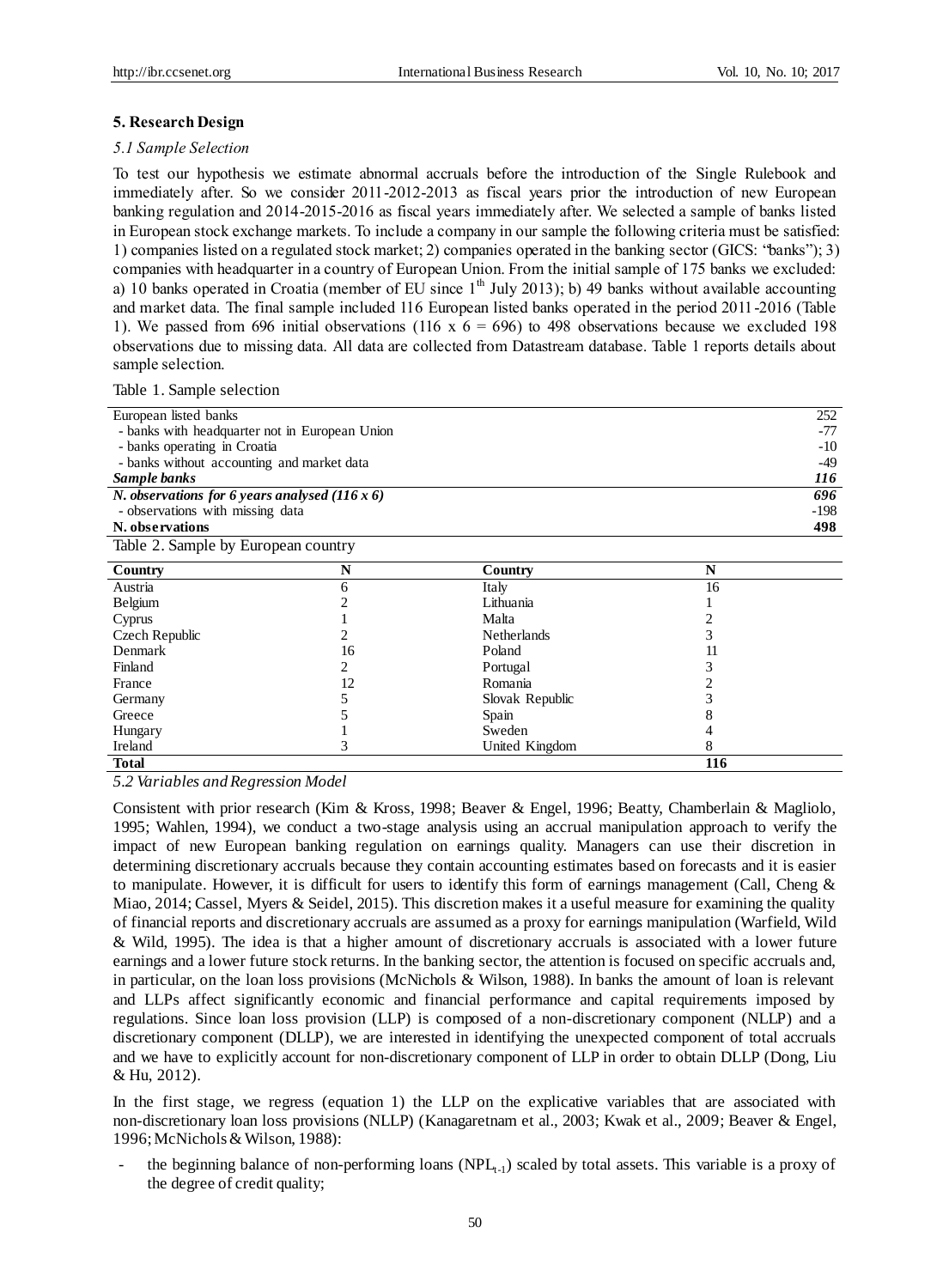- changes in non-performing loans (CHNPL<sub>t</sub>) scaled by total asset. That is a bank-specific indicator of potential future loan losses. The investors use past changes in non-performing loans to predict future changes (Wahlen, 1994);
- changes in loans (CHLOAN<sub>t</sub>) scaled by total assets. The influence of this variable on LLP largely depends on the quality of the change in total loan amounts relative to time t-1.

The accruals model is the following:

$$
LLP_{i,t} = \beta_0 + \beta_1 NP_{i,t-1} + \beta_2 CHNP_{i,t} + \beta_3 CHLOAN_{i,t} + \varepsilon_i
$$
 (1)

where:

*i* is a given bank;

*t* is a reference year (2011, 2012, 2013, 2014, 2015 or 2016);

LLP<sub>it</sub> is Loan loss provisions for bank *i* at the time *t*;

NPL<sub>i,t-1</sub> is non-performing loans for bank *i* at the time *t-1* scaled to total assets;

CHNPL<sub>it</sub> is Change in non-performing loans at the time  $t$  with respect to time  $t$ -1, calculated as non-performing loans for bank *i* at the time *t* less non-performing loans for bank *i* at the time *t-1* scaled to total assets;

CHLOAN<sub>i,t</sub> is Change in loans at the time  $t$  with respect to time  $t$ -1, calculated as total loans for bank  $i$  at the time *t* less total loans for bank *i* at the time *t-1* scaled to total assets.

In the second stage, we used the residual terms of the first regression as measure of discretionary component (DLLP) to investigate the accruals manipulation. The second equation is:

$$
DLLP_{i,t} = \beta_0 + \beta_1 EBTLLP_{i,t} + \beta_2 SIZE_{i,t} + \beta_3 CAR_{i,t} + \beta_4 REFORM + \beta_5 GROWTH_t + \mathcal{E}_i
$$
 (2)

where:

*i* is a given bank;

*t* is a reference year (2011, 2012, 2013, 2014, 2015 or 2016);

EBTLLP<sub>it</sub> is earnings before extraordinary items, taxes and loan loss provisions for bank  $i$  at the time  $t$  scaled to total assets;

 $SIZE_{i,t}$  is natural logarithm of total assets for bank *i* at the time *t*;

CAR is Capital Adequacy Tier 1 ratio for bank *i* at the time *t*;

REFORM is equal to 0 in the period prior to the implementation of Single Rulebook (2011, 2012, 2013) and it is equal to 1 in the period after (2014, 2015, 2016);

GROWTH is change in gross domestic product (GDP) per capita at the time *t* with respect to time *t-1*.

We scaled the variables LLP, NPL, CHNPL, CHLOAN, EBTLLP by total assets to mitigate heteroscedasticity due to size differences. We identify earnings quality determinants based on prior literature and specifically, we use performance (EBTLLPs), size (LnAssets) and Capital Adequacy Ratio (Tier 1) measures.

The coefficient of EBTLLP (*earnings before extraordinary items, taxes and loan loss provisions*) supports the idea that managers can be motived to exercise discretion in the use of LLP when their current profitability is lower in order to improve their accounting performance (Doyle, Ge & Mcvay, 2007).

About SIZE there is no clear expected sign but it can be argued that smaller firms tend to have lower earnings quality due to weaker internal controls if compared to larger companies (AshBaugh-Skaife, Collins & Kinney, 2007). Thus, we calculated the natural logarithm of total assets.

The Capital Adequacy Ratio or Tier 1 coefficient (measured by bank's core equity capital to its total risk-weighted assets) allows to verify whether banks with lower ratio, and therefore undercapitalized, use LLP to manipulate earnings in order to avoid sanctions deriving from non-compliance with prudential regulations on the capital level. We expect that the new European banking regulation discourages capital management as the strengthening of the quality of capital discipline. To capture the impact of new regulation, we introduced the dummy variable "REFORM", which assumed value 0 in the period prior to the implementation of the single rulebook (2011-2012-2013) and value 1 in the period immediately after (2014-2015-2016).

Finally, we controlled for the previously documented pro-cyclical effect of LLP (Laeven & Majnoni, 2003; Fonseca & Gonz aez, 2008) using the variation of gross domestic product (GROWTH). Table 3 summarizes all variables included in the empirical analysis and the predicted sign of their coefficients.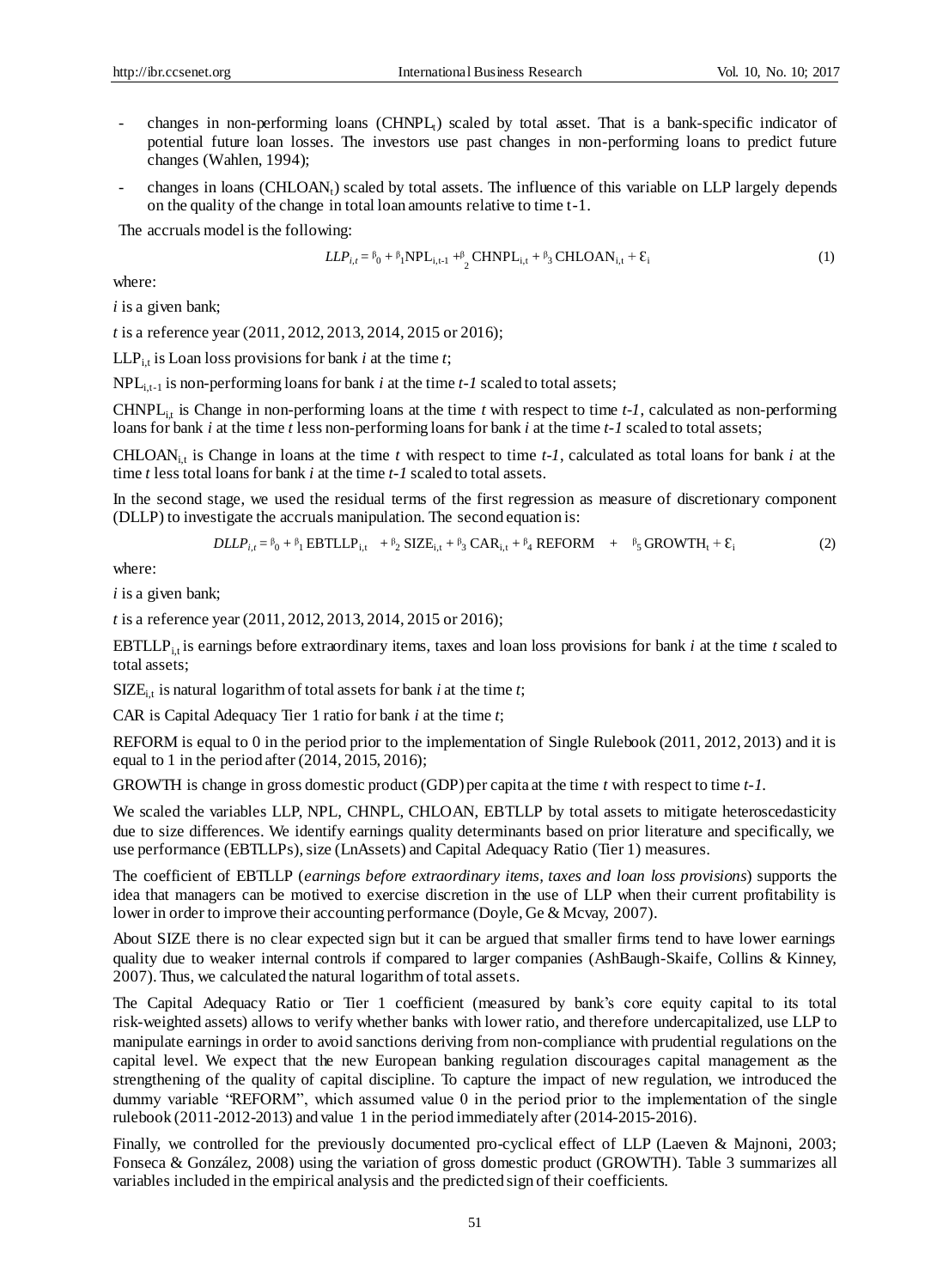Due to the systematically underestimates the absolute value of the regression coefficients in the second stage (Goldberger, 1961), following Kanagaretnam et al. (2003), we also tested a single regression model (equation 3) in order to verify the robustness of our findings:

 $LLP_{i,t} = \beta_0 + \beta_1 \text{NPL}_{i,t-1} + \beta_2 \text{CHNPL}_{i,t} + \beta_3 \text{CHLOAN}_{i,t} + \beta_4 \text{EBTLLP}_{i,t} + \beta_5 \text{SIZE}_{i,t} + \beta_6 \text{CAR}_{i,t} + \beta_7 \text{REFORM} + \beta_8 \text{GROWTH}_t + \epsilon_7$ 

(3)

Table 3. Variables

| <b>Name</b>              | <b>Description</b>                                                  | Predicted sign |
|--------------------------|---------------------------------------------------------------------|----------------|
| $NPL_{i,t-1}^*$          | Non-performing loans                                                |                |
| $CHNPL_{i}$ <sup>*</sup> | Changes in non-performing loans                                     | +              |
| $CHLOAN_{i}$ *           | Changes in value of loans                                           | +              |
| $EBTLLP_{i,t}^*$         | Earnings before extraordinary items, taxes and loan loss provisions | +              |
| $\text{SIZE}_{i,t}$      | Natural logarithm of total assets                                   |                |
| <b>CAR</b>               | Capital Adequacy Tier 1 ratio                                       |                |
| <b>REFORM</b>            | $0(2011-2012-2013); 1(2014-2015-2016)$                              |                |
| <b>GROWTH</b>            | $\Delta\%$ GDP                                                      |                |
|                          |                                                                     |                |

\* scaled by total assets

#### **6. Results**

Table 4 contains the descriptive statistics of the variables of the models proposed. The loan loss provisions are in mean 0.85% of total assets ranging from 0.02% to 4.62%, whereas Non-performing loans count on average 5.9% on the total assets reaching a maximum of 49.84% for a Grecian bank.

The ratio EBTLLP to total assets is in mean 1.16%, corresponding to 1,567 million of euro. The sample mean of the total assets is  $\epsilon$  244 billion, with values ranging from  $\epsilon$  307 million to  $\epsilon$  2,250 billion. Mean Capital Adequacy Tier 1 ratio is 10% and it exceeds the regulatory minimum ratio of 6%. This suggests that banks of our sample are adequately capitalized.

Table 4. Descriptive statistics of sample

|           | <b>LLP</b> | <b>NPL</b> | <b>CHNPL</b> | <b>CHLOAN</b> | <b>EBTLLP</b> | <b>EBTLLP</b> (in<br>thousands $\epsilon$ ) | <b>Total Assets (in</b><br>thousands $\epsilon$ ) | <b>CAR</b> |
|-----------|------------|------------|--------------|---------------|---------------|---------------------------------------------|---------------------------------------------------|------------|
| Mean      | 0.0085     | 0.0593     | 0.0067       | 0.0101        | 0.0116        | 1.567.008                                   | 244,793,020                                       | 10.00      |
| Median    | 0.0051     | 0.0312     | 0.0004       | $-0.00004$    | 0.0104        | 335,894                                     | 39,346,653                                        | 11.18      |
| Std. Dev. | 0.0097     | 0.0831     | 0.0260       | 0.0753        | 0.0122        | 3.655.600                                   | 448.721.108                                       | 6.03       |
| Min       | 0.0002     | 0.0001     | $-0.0548$    | $-0.1459$     | $-0.0293$     | $-10.926,000$                               | 307,905                                           | 0.05       |
| Max       | 0.0462     | 0.4984     | 0.1292       | 0.4302        | 0.0586        | 23.979.383                                  | 2,250,603,949                                     | 27.28      |
| N         | 498        | 498        | 498          | 498           | 498           | 498                                         | 498                                               | 498        |

Table 5 reports Person correlation coefficients among the variables. As expected, NPL, CHNPL and EBTLLP are positively and significantly related to LLP, whereas SIZE and CAR are negatively related to LLP.

Table 5. Correlation matrix

|               | LLP         | <b>NPL</b>  | CHNPL                 | CHLOAN       | <b>EBTLLP</b> | <b>Size</b>       | CAR   | Reform |
|---------------|-------------|-------------|-----------------------|--------------|---------------|-------------------|-------|--------|
| <b>LLP</b>    |             |             |                       |              |               |                   |       |        |
| <b>NPL</b>    | $0.469***$  |             |                       |              |               |                   |       |        |
| <b>CHNPL</b>  | $0.327***$  | 0.025       |                       |              |               |                   |       |        |
| <b>CHLOAN</b> | $-0.020$    | $-0.147$ ** | $0.140^{**}$          |              |               |                   |       |        |
| <b>EBTLLP</b> | $0.177***$  | $-0.106$    | 0.029                 | $0.386^{**}$ |               |                   |       |        |
| <b>Size</b>   | $-0.266$ ** | $-0.039$    | $-0.089$ <sup>*</sup> | $-0.191$ **  | $-0.439$ **   |                   |       |        |
| <b>CAR</b>    | $-0.082$    | 0.083       | 0.028                 | $0.152$ **   | $-0.066$      | $0.250^{\degree}$ |       |        |
| Reform        | $-0.072$    | $0.224$ **  | $-0.243$ **           | $-0.017$     | 0.082         | 0.024             | 0.057 |        |
|               |             |             |                       |              |               |                   |       |        |

The results of the empirical analysis are presented in Table 6.

In accordance with Kim & Kross, 1998 and Lobo & Yang, 2001 the coefficient of NLP and CHNPL are significantly positive in the LLP model 1 and model 3. As expected, a higher level of a credit risk affects positively the level of provisioning and this means that loan loss provisions reflect change in the relative quality of banks loans. However, contrary to our predictions but in line with the works of Kim & Kross (1998) and Fang, Hasan, & Li (2014), in the model 3 CHLOAN (that measures the overall risk exposure of the bank in its intermediation activities) has a negative coefficient. The significantly positive coefficient of the EBTLLP indicates that managers engage in income smoothing: firms with higher profitability tend to increase LLP to reduce current earnings. Furthermore, as revealed in some studies (Kim & Kross, 1998; Dong et al., 2012; Jin et al., 2016), we find that larger banks are negative related to LLP. Consistent with our hypothesis, the coefficient of REFORM is negative and significant both in model 2 and model 3. These results suggest that after the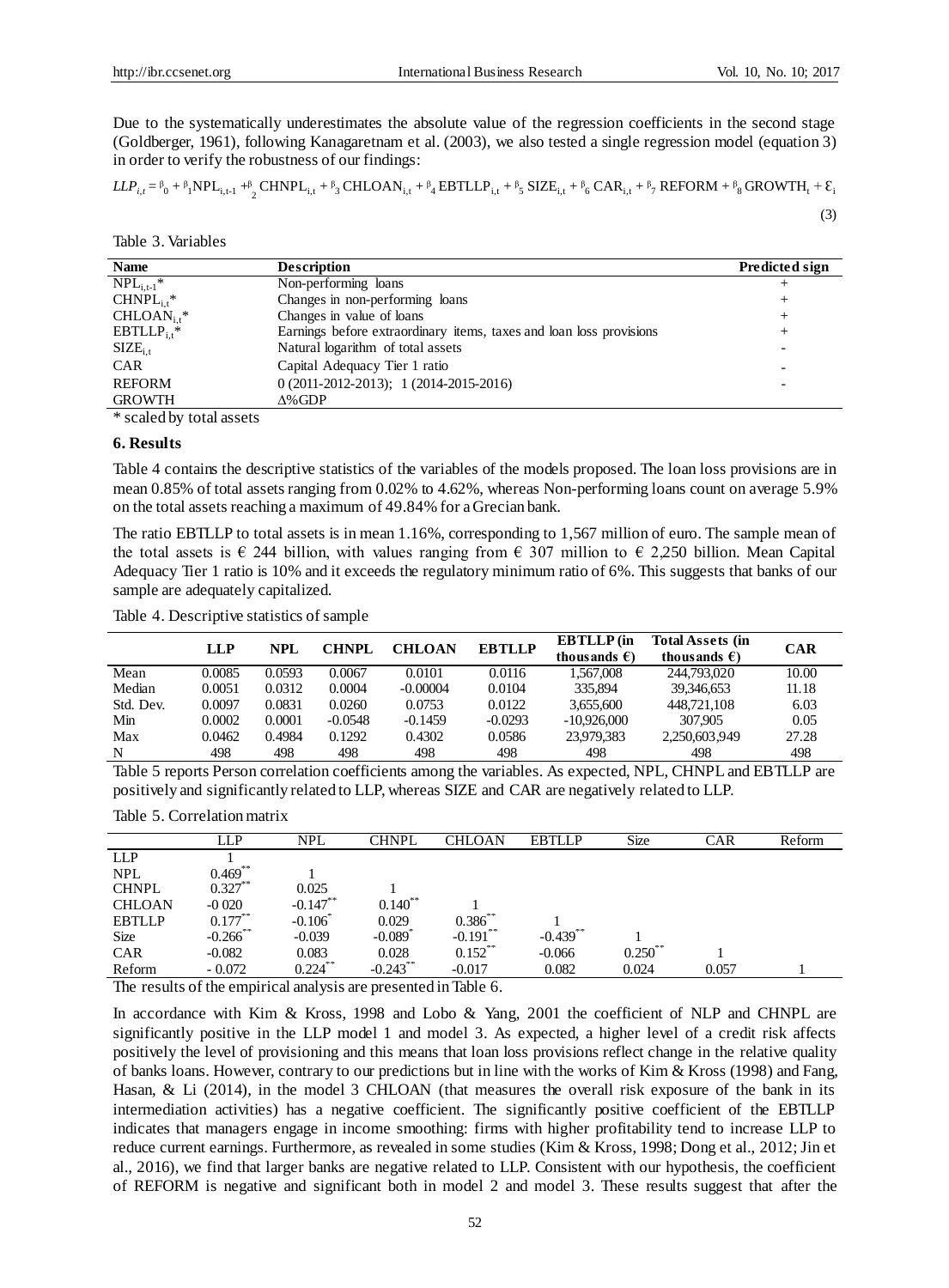introduction of new European banking regulation managers have less room to manipulate accruals through LLPs. Consequently, we can argue that banking reform improves earnings quality and it reinforces the capital base of the banks. Finally, the coefficient of GROWTH has negative and significant at 1% level, confirming the procyclical effect of LLP, tested in previous evidence (Kanagaretnam et al., 2003; Bikker & Metzemakers, 2005; Leaven & Majnoni, 2003). The negative relationship between LLPs and change in GDP reflects a higher credit quality of counterpart during the phase of economic growth, meaning that credit losses and provisions are lower than the levels reached during a period of downturn.

|  |  |  |  |  |  |  | Table 6. Multivariate analysis results |
|--|--|--|--|--|--|--|----------------------------------------|
|--|--|--|--|--|--|--|----------------------------------------|

|                              | Model 1      |                     |        |               | Model 2                    |          | Model 3             |                  |          |  |
|------------------------------|--------------|---------------------|--------|---------------|----------------------------|----------|---------------------|------------------|----------|--|
|                              | Coefficients | <b>Std</b><br>Error |        | Coefficients  | <b>Std</b><br><b>Error</b> | T        | <b>Coefficients</b> | <b>Std Error</b> | t        |  |
| Costant                      | 0.0046       | 0.0005              | 10.031 | 0.012         | 0.003                      | 3.385    | $0.0167***$         | 0.0035           | 4.794    |  |
| <b>NPL</b>                   | $0.0537***$  | 0.0044              | 12.287 |               |                            |          | $0.0562***$         | 0.0043           | 13.169   |  |
| <b>CHNPL</b>                 | $0.1169***$  | 0.0139              | 8.385  |               |                            |          | $0.0919***$         | 0.0138           | 6.661    |  |
| <b>CHLOAN</b>                | 0.0005       | 0.0049              | 0.099  |               |                            |          | $-0.0098**$         | 0.0050           | $-1.969$ |  |
| <b>EBTLLP</b>                |              |                     |        | $0.0144***$   | 0.0310                     | 4.635    | $0.1726***$         | 0.0329           | 5.245    |  |
| <b>SIZE</b>                  |              |                     |        | $-0.0006$ *** | 0.0002                     | $-3.216$ | $-0.0001$ ***       | 0.0001           | $-3.421$ |  |
| <b>CAR</b>                   |              |                     |        | $-0.0001**$   | 0.0001                     | $-2.060$ | 0.0007              | 0.0002           | $-1.487$ |  |
| <b>REFORM</b>                |              |                     |        | $-0.0016**$   | 0.0007                     | $-2.373$ | $-0.0021$ ***       | 0.0007           | $-2.895$ |  |
| <b>GROWTH</b>                |              |                     |        | $-0.0318***$  | 0.0101                     | $-3.143$ | $-0.0353***$        | 0.0105           | $-3.356$ |  |
| F-test                       |              | 77.239              |        | 15.995        |                            |          | 45.263              |                  |          |  |
| Sign.                        |              | .000                |        |               | .000                       |          |                     | .000             |          |  |
| Std.Err. of estimate<br>.008 |              | .007                |        |               | .007                       |          |                     |                  |          |  |
| N                            |              | 498                 |        | 498           |                            |          | 498                 |                  |          |  |
| Multiple R-squared           |              | .319                |        | .140          |                            |          | .425                |                  |          |  |
| Adjusted R-squared           |              | .315                |        | .131          |                            |          | .416                |                  |          |  |

\* p-value < 10%; \*\* p-value < 5%; \*\*\* p-value < 1%

#### **7. Conclusion**

For a sample of European listed banks, this paper investigates whether the "prudential discipline" for financial institution (Single Rulebook) discourages earnings manipulation by reducing earnings management, in form of income smoothing, and capital management incentives. Literature does not provide any evidence of the impact of new European banking regulation, while our result support the effort made by national and international authorities on improving transparency of financial reporting.

We test our hypothesis using accruals models which measure the Loan Loss Provisions (LLP) level (dependent variable) before and after the introduction of the new reform. Both applying a two-stage analysis and a single regression model our results confirm our research hypothesis and show that LLPs' level is lower after the introduction of the new reform. According to our expectation, the new reform discourages earnings manipulation and improves earnings quality, making financial reporting more useful for investors. These findings are important to the regulatory institutions (such as European Union and European Central Bank) supporting more stringent discipline introduced by Basel III.

Our paper investigates the effects of the new regulations on earnings quality and it represents the initial point for future researches. The future analysis could be regarded the impact of new reform on the value relevance of financial reporting.

# **References**

- Ahmed, A. S., Takeda, C., & Thomas, S. (1999). Bank loan loss provisions: a re-examination of capital management, earnings management and signaling effects. *[Journal of Accounting and Economics](http://econpapers.repec.org/article/eeejaecon/)*, *28,* 1-25. [https://doi.org/10.1016/S0165-4101\(99\)00017-8](https://doi.org/10.1016/S0165-4101(99)00017-8)
- Alber, N. (2014). The effect of banking regulation on assets quality: a panel analysis. *International Business Research*, *7*(7), 165-166. https://doi.org/10.5539/ibr.v7n7p164
- Anandarajan, A., Hasan, I., & Lozano-Vivas A. (2003). The role of loan loss provisions in earnings management, capital management, and signaling: the spanish experience. *Advances in International Accounting*, *16,* 45-65[. https://doi.org/10.1016/S0897-3660\(03\)16003-5](https://doi.org/10.1016/S0897-3660(03)16003-5)
- Anandarajan, A., Hasan, I., & McCarthy, C. (2007). Use of loan loss provisions for capital, earnings management and signaling by Australian banks. *Accounting Finance*, *47,* 357-379. https://doi.org/10.1111/j.1467-629X.2007.00220.x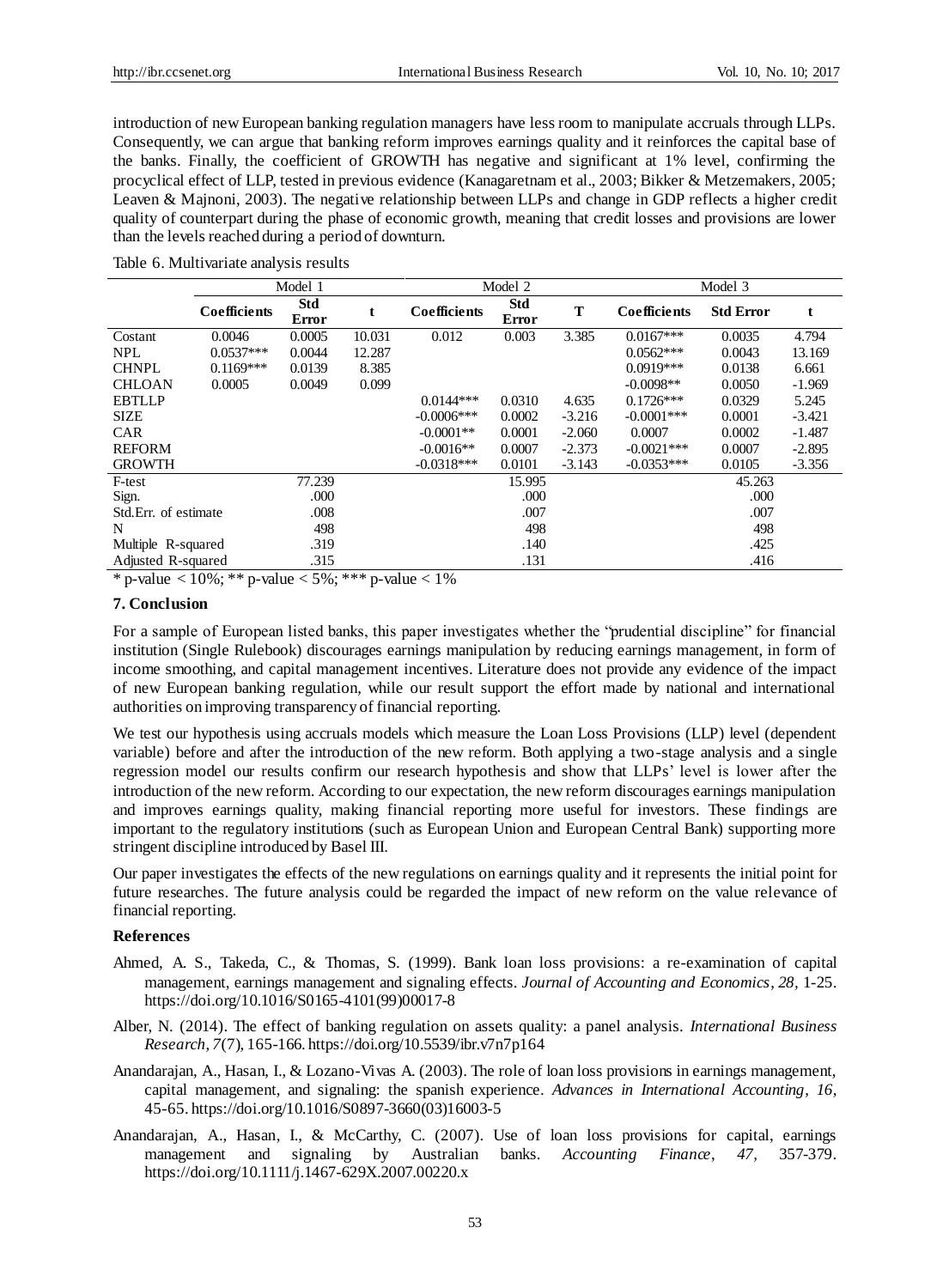- Ashbaugh-Skaifea, H., Collins, D. W., & Kinney, W. R. (2007), The discovery and reporting of internal control deficiencies prior to SOX-mandated audits. *Journal of Accounting and Economics*, *44,* 166-192. <https://doi.org/10.1016/j.jacceco.2006.10.001>
- Balasubramanyan, L., Zaman, S., & Thomson J. B. (2014). Are banks forward-looking in their loan loss provisioning? Evidence from the senior loan officer opinion survey (SLOOS), *Working paper*, *13*(13). Federal Reserve Bank of Cleveland. https:// ssrn.com/abstract=2325621
- Beatty, A., Chamberlain, S. L., & Magliolo, J., (1995). Managing Financial reports of commercial banks: the influence of taxes, regulatory capital, and earnings. *Journal of Accounting Research*, *33,* 231-262. https://doi.org/10.2307/2491487
- Beaver, W., & Engel, E. E. (1996). Discretionary Behavior with Respect to Allowance for Loan Losses and the Behavior of Securities Prices. *Journal of Accounting and Economics*, *22*(1-3), 177-206. https://doi.org/10.1016/S0165-4101(96)00428-4
- Bernhardt, D., & Campello M. (2007). The dynamics of earnings forecast management. *Review of Finance*, *11*(2), 287-324[. https://doi.org/10.1093/rof/rfm015](https://doi.org/10.1093/rof/rfm015)
- Bikker, J. A., & Metzemakers, P. A. J. (2004). Bank Provisioning Behavior and Procyclicality. J*ournal of International Financial Markets, Institutions and Money*, *15,* 141-157. https://doi.org/10.1016/j.intfin.2004.03.004
- Bornemann, S., Kick, T., Memmel, C., & Pfingsten, A. (2012). Are banks using hidden reserves to beat earnings benchmarks? Evidence from Germany. *Journal of Banking and Finance*, *36*(8), 2403-2415. <https://doi.org/10.1016/j.jbankfin.2012.05.001>
- Call, A. C., Chen, S., & Miao, B. (2014). Short-term earnings guidance and accrual-based earnings management. *Review of Accounting Studies*, *19*(2), 955-987. https://doi.org/10.1007/s11142-013-9270-7
- Cassel, C.A., Myers L.A., & Seidel T.A. (2015). Disclosure transparency about activity in valuation allowance and reserve accounts and accrual-based earnings management. *Accounting, Organization and Society*, *46,* 23-38[. https://doi.org/10.1016/j.aos.2015.03.004](https://doi.org/10.1016/j.aos.2015.03.004)
- Collins, J. H., Shackelford, D. A., & Wahlen, J. M. (1995). Bank differences in the coordination of regulatory capital, earnings and taxes. *Journal of Accounting Research*, *33,* 263-291. https://doi.org/10.2307/2491488
- Curcio, D. D., & Hasan, I. (2015). Earnings and Capital Management and Signaling: The Use of Loan-Loss Provisions by European Banks. Rome: Department of Economics and Business University Luiss Guido Carli and Rensselaer Polytechnic Institute and Bank of Finland. https://doi.org/10.1080/1351847X.2012.762408
- Daniel, N. D., Dennis, D. J., & Naveen, L. (2008). Do Firms Manage Earnings to Meet Dividend Thresholds?. *Journal of Accounting & Economics*, *45,* 2-26[. https://doi.org/10.1016/j.jacceco.2007.11.002](https://doi.org/10.1016/j.jacceco.2007.11.002)
- Davidson, S., Stickney, C., & Weil R. (1987). Accounting: the language of business. Thomas Horton and Daughter, Sun Lake AZ.
- Dechow, P. M., & Schrand, C. M. (2004). Ear*nings Quality*. Charlottesville: The research foundation of CFA Institute.
- Degeorge, F., Patel, J., & Zechhauser, R. F. (1999). Earnings Management to avoid earnings decrease and losses. *Journal of Accounting and Economics*, *24,* 99-126[. https://doi.org/10.1016/S0165-4101\(97\)00017-7](https://doi.org/10.1016/S0165-4101(97)00017-7)
- Dong, X., Liu, J., & Hu, B. (2012), Research on the Relationship of Commercial Bank's Loan Loss Provision and Earning Management and Capital Management. *Journal of Service Science and Management*, *5,*  171-179. https://doi.org/10.4236/jssm.2012.52021
- Doyle, J., Ge, W., & Mcvay, S. (2007). Accruals Quality and internal control over Financial Reporting. *The Accounting Review*, *82*(5), 1141-1170[. https://doi.org/10.2308/accr.2007.82.5.1141](https://doi.org/10.2308/accr.2007.82.5.1141)
- Fang, Y., Hasan, I., & Li, L. (2014). Banking reform, risk-taking, and earnings quality Evidence from transition countries. Bank of Finland, BOFIT Institute for Economies in Transition. ISBN 978-952-323-003-3. ISSN 1456-5889 (online). https://doi.org/10.2139/ssrn.2537375
- Fonseca, A. R., & González, F. (2008). Cross-country determinants of bank income smoothing by managing loan loss provisions. *[Journal of Banking & Finance](http://econpapers.repec.org/article/eeejbfina/)*, *32*(2), 217-228. <https://doi.org/10.1016/j.jbankfin.2007.02.012>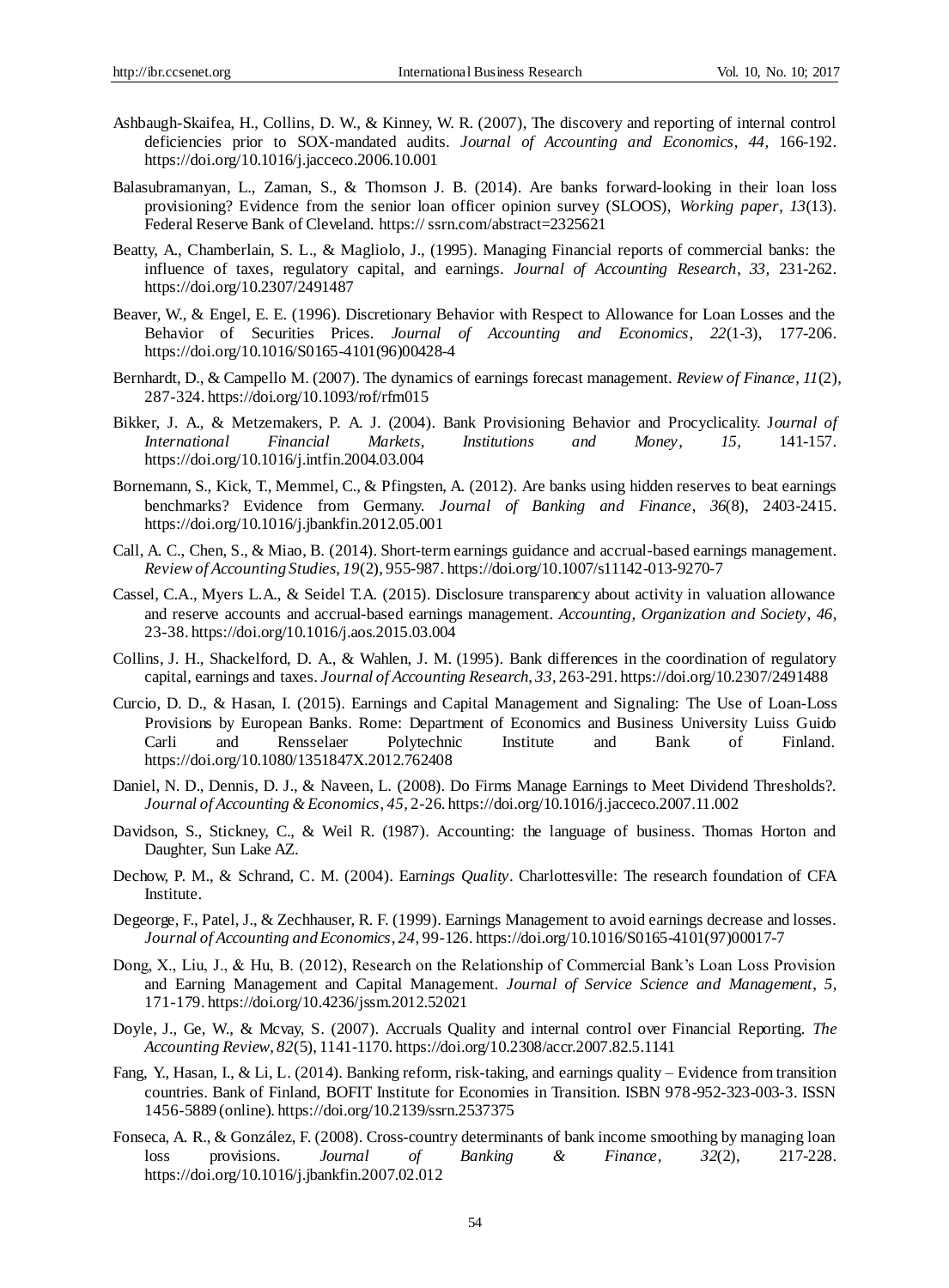- Goldberger, A. S. (1961). Stepwise Least Squares: Residual Analysis and Specification Error. *Journal of the American Statistical Association*, 998-1000. https://doi.org/10.1080/01621459.1961.10482142
- Graham, J. R., Harvey, C. R., & Rajgopal, S. (2005). The economic implications of corporate financial reporting. *Journal of Accounting and Econ*omics, *40,* 3-73[. https://doi.org/10.1016/j.jacceco.2005.01.002](https://doi.org/10.1016/j.jacceco.2005.01.002)
- Greenawalt, M. B., & Sinkey, J. F. Jr (1988). Bank loan loss provision and income smoothing hypothesis: an empirical analysis, 1976-1984. *Journal of Financial Service Research*, *1,* 301-318. https://doi.org/10.1007/BF00235201
- Guan, L., He, D., & Yang D. (2006). Auditing, integral approach to quarterly reporting, and cosmetic earnings management. *Managerial Auditing Journal*, *21*(6), 569-581[. https://doi.org/10.1108/02686900610674861](https://doi.org/10.1108/02686900610674861)
- Healy, P. M. (1985). The effect of bonus schemes on accounting-based decisions. *Journal of Accounting and Economics*, *7*(1-3), 85-107. https://doi.org/10.1016/0165-4101(85)90029-1
- Healy, P. M., & Palepu, K. G. (2001). Information asymmetry, corporate disclosure, and the capital markets: A review of the empirical disclosure literature. *Journal of Accounting and Economics*, *31,* 405-440. [https://doi.org/10.1016/S0165-4101\(01\)00018-0](https://doi.org/10.1016/S0165-4101(01)00018-0)
- Healy, P. M., & Wahlen, J. M. (1999). A review of the Earnings Management Literature and its implication for Standard Setting. *Accounting Horizons*, *13*(44), 365-383[. https://doi.org/10.2308/acch.1999.13.4.365](https://doi.org/10.2308/acch.1999.13.4.365)
- IASB, *Conceptual Framework for Financial Reporting*, 2010.
- Jin, J., Kanagaretnam, K., & Lobo G. J. (2016). Discretion in bank loan loss allowance, risk taking and earnings management. *Accounting and finance*. https://doi.org/10.1111/acfi.12210
- Jones, J. (1991). Earnings management during import relief investigations. *Journal of Accounting Research*, *29,*  193-228. https://doi.org/10.2307/2491047
- Kanagaretnam, K., Lobo, G. J., & Mathieu R. (2003). Managerial incentives for income smoothing through bank loan loss provisions. *Review of Quantitative Finance and Accounting*, *20,* 63-80. https://doi.org/10.1023/A:1022187622780
- Kim, M., & Kross, W. (1998). The impact of the 1989 change in bank capital standards on loan loss provisions and loan write-offs. *[Journal of Accounting and Economics](http://econpapers.repec.org/article/eeejaecon/)*, *25,* 69-100. https://doi.org/10.1016/S0165-4101(98)00015-9
- King, T. (2004). Making financial goals and reporting policies serve corporate strategy: The case of progressive insurance. *Journal of Applied Corporate Finance*, *16*(4), 17-27. https://doi.org/10.1111/j.1745-6622.2004.tb00670.x
- Kwak, W., Lee, H. Y., & Eldrige, S. W. (2009). Earnings management by Japanese bank managers using discretionary loan loss provisions. *Review of Pacific Basin Financial Markets and Policies*, *12*(1), 1-26. https://doi.org/10.1142/S0219091509001526.
- Leaven, L., & Majnoni G. (2003). Loan loss provisioning and economic slowdowns: too much, too late? *Journal of Financial Intermediation*, *12,* 178-197[. https://doi.org/10.1016/S1042-9573\(03\)00016-0](https://doi.org/10.1016/S1042-9573(03)00016-0)
- Lee, N. (2011). Earnings management through discretionary expenditures in the U.S., Canada and Asia. *International Business Research*, *4*(2), 257-258. https://doi.org/10.5539/ibr.v4n2p257
- McNichols, F. M. (2000). Research design issues in Earnings Management studies. *Journal of Accounting and Public Policy*, *19,* 313-345[. https://doi.org/10.1016/S0278-4254\(00\)00018-1](https://doi.org/10.1016/S0278-4254(00)00018-1)
- McNichols, F. M. (2002). The Quality of Accruals and Earnings: The Role of Accrual Estimation Errors: Discussion. *The Accounting Review*, *77 Supplement,* 61-69. https://doi.org/10.2308/accr.2002.77.s-1.61
- McNichols, F. M., & Wilson, G. (1988). Evidence of earnings management from the provision for bad debts. *Journal of Accounting Research*, *26,* 1-31. https://doi.org/10.2307/2491176
- Mcvay, S. E. (2006). Earnings management using classification shifting: an examination of core earnings and special items. *The Accounting Review*, *81,* 501-531[. https://doi.org/10.2308/accr.2006.81.3.501](https://doi.org/10.2308/accr.2006.81.3.501)
- Moyer, S. (1990). Capital adequacy ratio regulations and accounting choices in commercial banks. *Journal of Accounting and Economics*, *13,* 123- 154[. https://doi.org/10.1016/0165-4101\(90\)90027-2](https://doi.org/10.1016/0165-4101(90)90027-2)
- Nelson, M. W., Elliott, J. A., & Tarpley, R. L. (2003). How are earnings managed? Examples from auditors. *Accounting Horizons*, *17,* 17-35. https://doi.org/10.2139/ssrn.301518